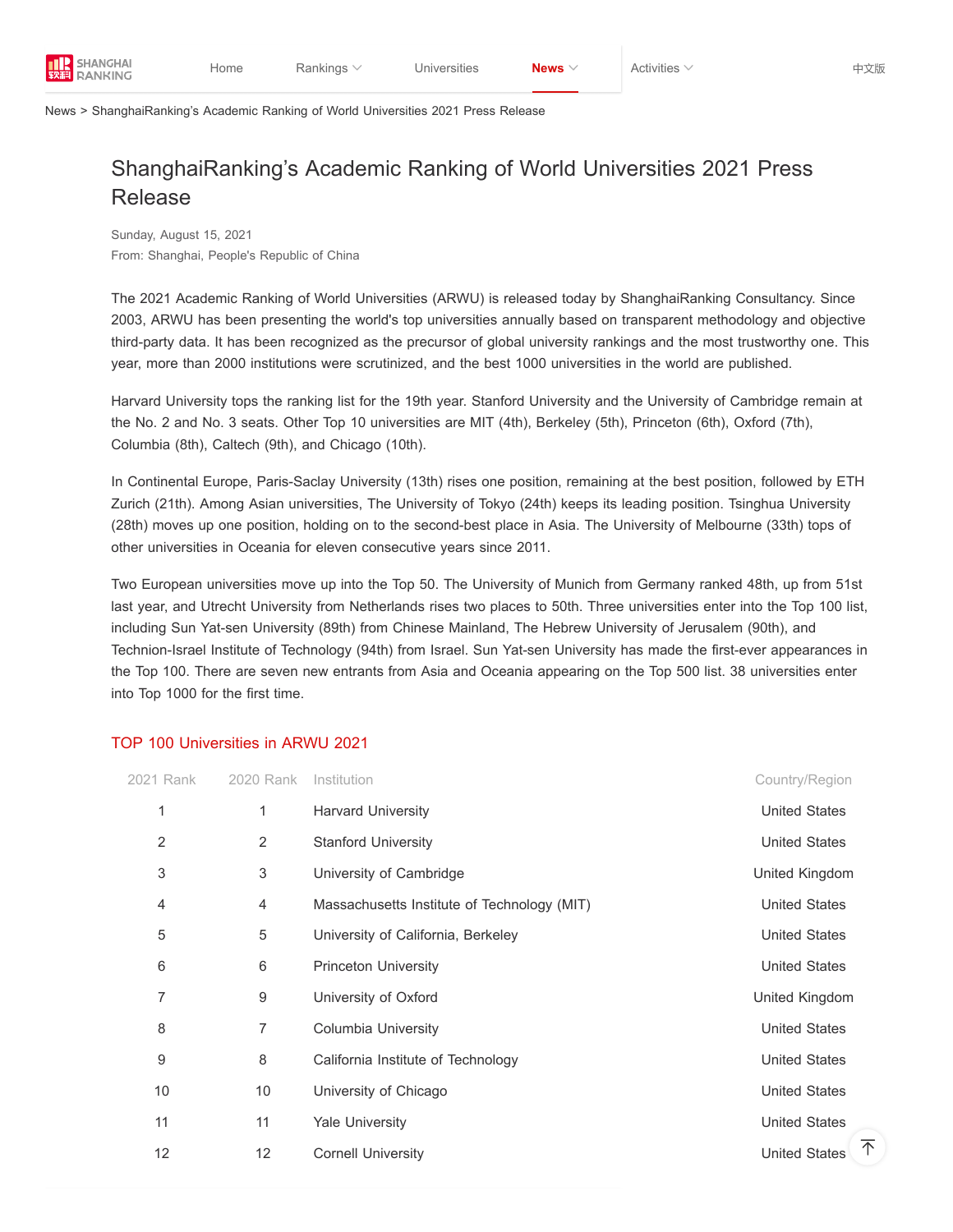| NGHAI<br><b>IKING</b> | Home | Rankings $\vee$            | Universities                                | News $\vee$ | Activities $\vee$ | Country/Region 中文版                   |
|-----------------------|------|----------------------------|---------------------------------------------|-------------|-------------------|--------------------------------------|
| ΙU                    | ı٣   | ι απο-σανιαγ υπιντιοιιγ    |                                             |             |                   | France                               |
| 14                    | 13   |                            | University of California, Los Angeles       |             |                   | <b>United States</b>                 |
| 15                    | 19   |                            | University of Pennsylvania                  |             |                   | <b>United States</b>                 |
| 16                    | 15   |                            | Johns Hopkins University                    |             |                   | <b>United States</b>                 |
| 17                    | 16   |                            | University College London                   |             |                   | United Kingdom                       |
| 18                    | 18   |                            | University of California, San Diego         |             |                   | <b>United States</b>                 |
| 19                    | 16   |                            | University of Washington                    |             |                   | <b>United States</b>                 |
| 20                    | 21   |                            | University of California, San Francisco     |             |                   | <b>United States</b>                 |
| 21                    | 20   | ETH Zurich                 |                                             |             |                   | Switzerland                          |
| 22                    | 23   | University of Toronto      |                                             |             |                   | Canada                               |
| 23                    | 23   |                            | Washington University in St. Louis          |             |                   | <b>United States</b>                 |
| 24                    | 26   | The University of Tokyo    |                                             |             |                   | Japan                                |
| 25                    | 25   |                            | Imperial College London                     |             |                   | United Kingdom                       |
| 26                    | 22   |                            | University of Michigan-Ann Arbor            |             |                   | <b>United States</b>                 |
| 27                    | 27   | New York University        |                                             |             |                   | <b>United States</b>                 |
| 28                    | 29   | <b>Tsinghua University</b> |                                             |             |                   | China                                |
| 29                    | 30   |                            | University of North Carolina at Chapel Hill |             |                   | <b>United States</b>                 |
| 30                    | 33   |                            | University of Copenhagen                    |             |                   | Denmark                              |
| 31                    | 32   |                            | University of Wisconsin - Madison           |             |                   | <b>United States</b>                 |
| 32                    | 27   | <b>Duke University</b>     |                                             |             |                   | <b>United States</b>                 |
| 33                    | 35   |                            | The University of Melbourne                 |             |                   | Australia                            |
| 34                    | 30   | Northwestern University    |                                             |             |                   | <b>United States</b>                 |
| 35                    | 39   | Sorbonne University        |                                             |             |                   | France                               |
| 35                    | 36   |                            | The University of Manchester                |             |                   | United Kingdom                       |
| 37                    | 34   | Kyoto University           |                                             |             |                   | Japan                                |
| 38                    | 36   | <b>PSL University</b>      |                                             |             |                   | France                               |
| 38                    | 42   |                            | The University of Edinburgh                 |             |                   | United Kingdom                       |
| 40                    | 40   |                            | University of Minnesota, Twin Cities        |             |                   | <b>United States</b>                 |
| 41                    | 41   |                            | The University of Texas at Austin           |             |                   | <b>United States</b>                 |
| 42                    | 45   | Karolinska Institute       |                                             |             |                   | Sweden                               |
| 42                    | 43   | Rockefeller University     |                                             |             |                   | <b>United States</b>                 |
| 42                    | 38   |                            | University of British Columbia              |             |                   | Canada                               |
| 45                    | 49   | Peking University          |                                             |             |                   | China                                |
| 46                    | 44   |                            | University of Colorado at Boulder           |             |                   | <b>United States</b>                 |
| 47                    | 47   | King's College London      |                                             |             |                   | United Kingdon $\overline{\uparrow}$ |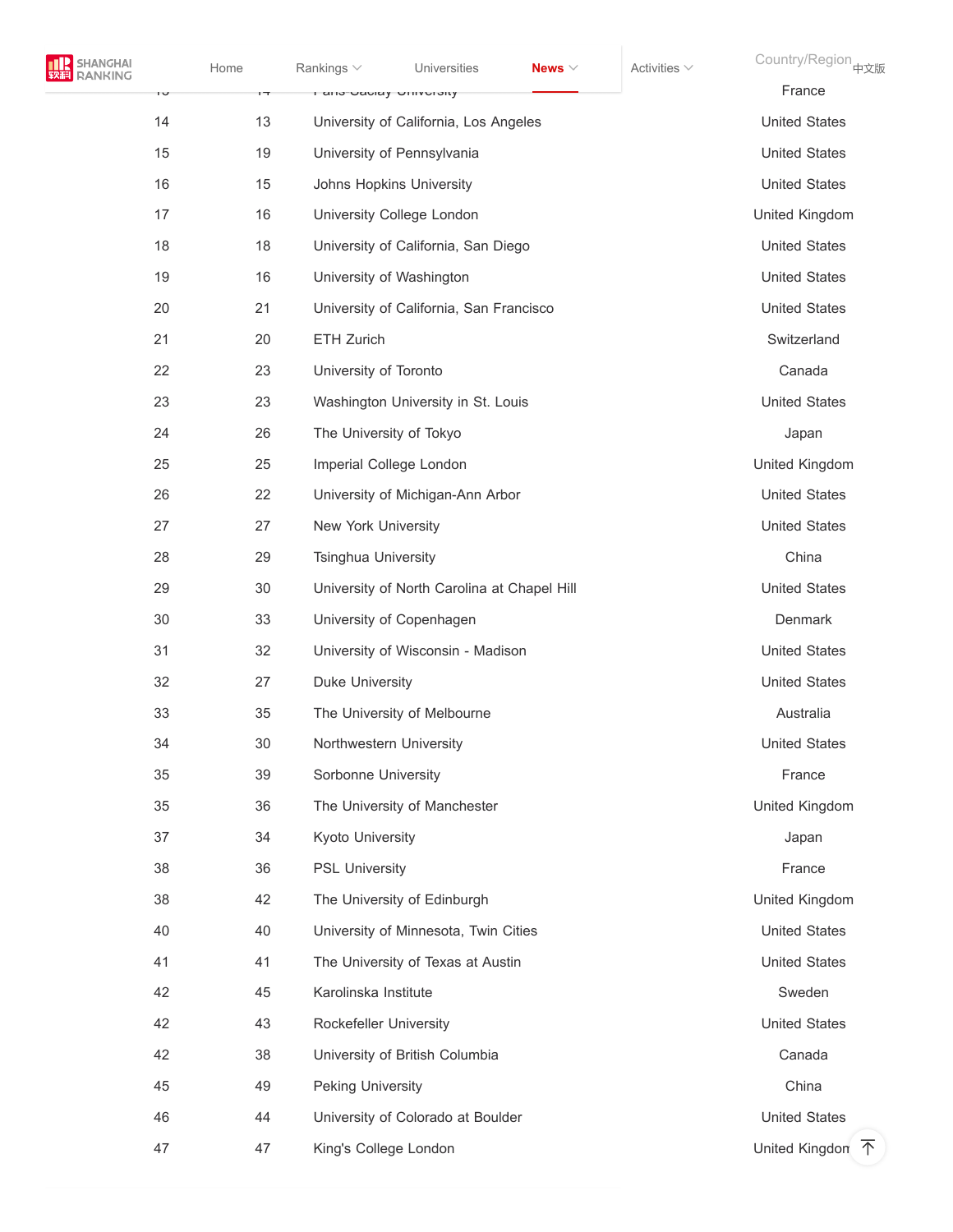| <b>TTL</b> SHANGHAI |
|---------------------|
| <b>EMEL RANKING</b> |

\_I [Home](https://www.shanghairanking.com/) Rankings  $\lor$  [Universities](https://www.shanghairanking.com/institution) **News**  $\lor$  Country/Region <sub>[中文版](https://www.shanghairanking.cn/)</sub>

| Ψ  | ЧU  | דווס טווועסוסיט וויסאס טעמוואסטכאפון וואס טאסון וואס טווועס טווויס וויזי | <b>United States</b> |
|----|-----|--------------------------------------------------------------------------|----------------------|
| 48 | 51  | University of Munich                                                     | Germany              |
| 50 | 52  | <b>Utrecht University</b>                                                | <b>Netherlands</b>   |
| 51 | 54  | The University of Queensland                                             | Australia            |
| 52 | 54  | Technical University of Munich                                           | Germany              |
| 52 | 58  | Zhejiang University                                                      | China                |
| 54 | 56  | University of Zurich                                                     | Switzerland          |
| 55 | 45  | University of Illinois at Urbana-Champaign                               | <b>United States</b> |
| 56 | 53  | University of Maryland, College Park                                     | <b>United States</b> |
| 57 | 57  | <b>Heidelberg University</b>                                             | Germany              |
| 57 | 49  | University of California, Santa Barbara                                  | <b>United States</b> |
| 59 | 63  | Shanghai Jiao Tong University                                            | China                |
| 60 | 59  | University of Geneva                                                     | Switzerland          |
| 61 | 60  | University of Oslo                                                       | Norway               |
| 61 | 61  | University of Southern California                                        | <b>United States</b> |
| 63 | 73  | University of Science and Technology of China                            | China                |
| 64 | 69  | University of Groningen                                                  | Netherlands          |
| 65 | 74  | The University of New South Wales                                        | Australia            |
| 65 | 62  | Vanderbilt University                                                    | <b>United States</b> |
| 67 | 78  | <b>McGill University</b>                                                 | Canada               |
| 67 | 67  | The University of Texas M. D. Anderson Cancer Center                     | <b>United States</b> |
| 69 | 74  | University of Sydney                                                     | Australia            |
| 70 | 69  | University of California, Irvine                                         | <b>United States</b> |
| 71 | 69  | Aarhus University                                                        | Denmark              |
| 71 | 66  | <b>Ghent University</b>                                                  | Belgium              |
| 73 | 65  | University of Paris                                                      | France               |
| 74 | 69  | Stockholm University                                                     | Sweden               |
| 75 | 80  | National University of Singapore                                         | Singapore            |
| 76 | 67  | The Australian National University                                       | Australia            |
| 77 | 100 | <b>Fudan University</b>                                                  | China                |
| 78 | 64  | University of Bristol                                                    | United Kingdom       |
| 78 | 77  | <b>Uppsala University</b>                                                | Sweden               |
| 80 | 85  | Monash University                                                        | Australia            |
| 81 | 91  | Nanyang Technological University                                         | Singapore            |
| 82 | 74  | University of Helsinki                                                   | 不<br>Finland         |
|    |     |                                                                          |                      |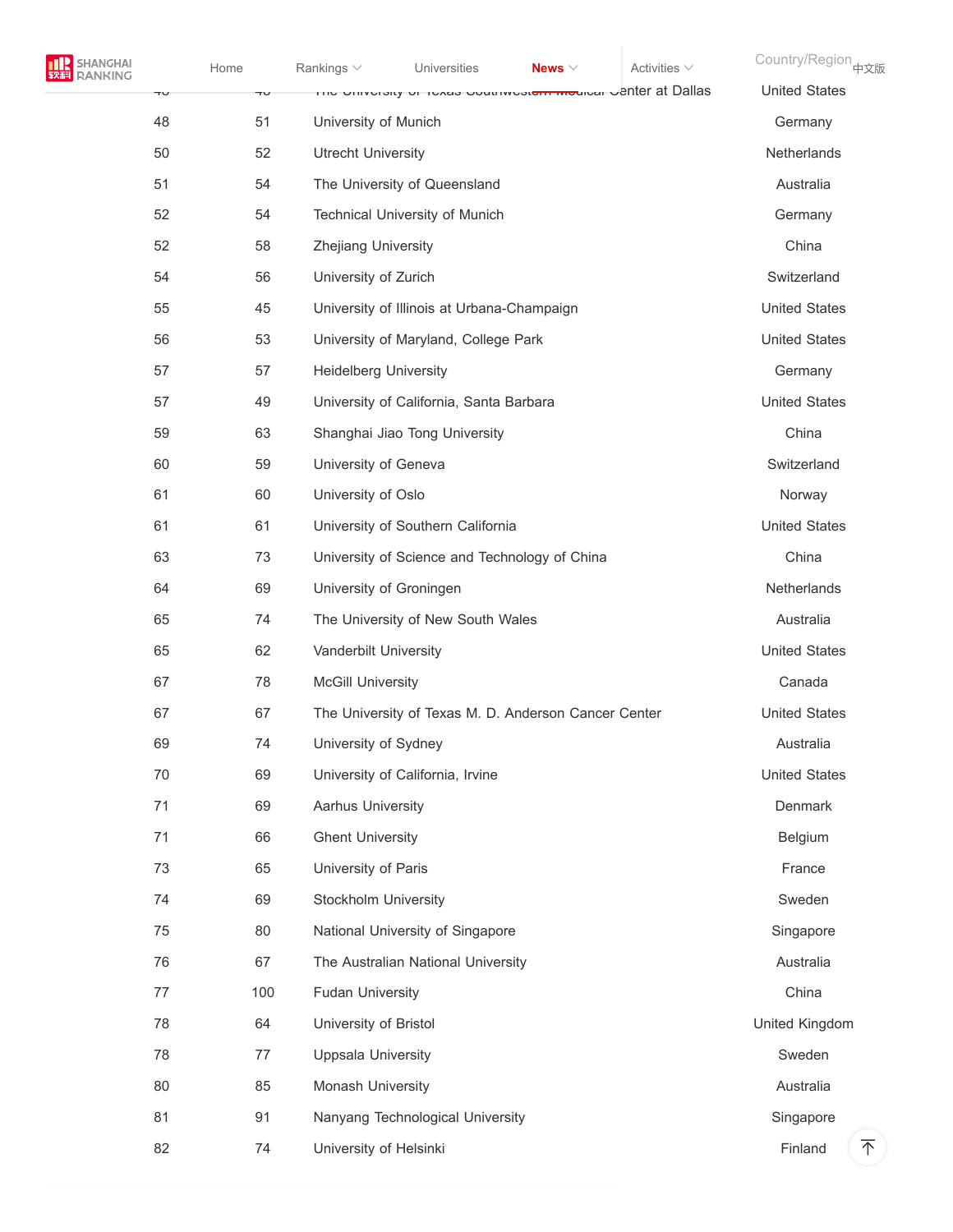| <b>SHANGHAI</b> |     | Home    | Rankings $\vee$            | Universities                            | News $\vee$                                    | Activities $\vee$ | Country/Region <sub>中文版</sub> |
|-----------------|-----|---------|----------------------------|-----------------------------------------|------------------------------------------------|-------------------|-------------------------------|
|                 | υU  | υU      | דיסוווע וואטוס             |                                         |                                                |                   | <b>Netherlands</b>            |
|                 | 84  | 83      | Nagoya University          |                                         |                                                |                   | Japan                         |
|                 | 84  | 87      | University of Bonn         |                                         |                                                |                   | Germany                       |
|                 | 86  | 79      |                            | Purdue University - West Lafayette      |                                                |                   | <b>United States</b>          |
|                 | 87  | 97      | <b>KU Leuven</b>           |                                         |                                                |                   | Belgium                       |
|                 | 87  | 88      | University of Basel        |                                         |                                                |                   | Switzerland                   |
|                 | 89  | 101-150 | Sun Yat-sen University     |                                         |                                                |                   | China                         |
|                 | 90  | 101-150 |                            | The Hebrew University of Jerusalem      |                                                |                   | Israel                        |
|                 | 91  | 83      |                            |                                         | Swiss Federal Institute of Technology Lausanne |                   | Switzerland                   |
|                 | 92  | 98      | <b>McMaster University</b> |                                         |                                                |                   | Canada                        |
|                 | 92  | 93      |                            | Weizmann Institute of Science           |                                                |                   | Israel                        |
|                 | 94  | 101-150 |                            | Technion-Israel Institute of Technology |                                                |                   | <b>Israel</b>                 |
|                 | 95  | 90      | <b>Boston University</b>   |                                         |                                                |                   | <b>United States</b>          |
|                 | 96  | 85      |                            | The University of Western Australia     |                                                |                   | Australia                     |
|                 | 97  | 95      |                            | Carnegie Mellon University              |                                                |                   | <b>United States</b>          |
|                 | 97  | 93      |                            | <b>Moscow State University</b>          |                                                |                   | Russia                        |
|                 | 97  | 88      | University of Florida      |                                         |                                                |                   | <b>United States</b>          |
|                 | 100 | 91      |                            | University of California, Davis         |                                                |                   | <b>United States</b>          |

Universities from the United States dominate this year's Top 1000 list with 40 universities among the Top 100, 129 among the Top 500, and 200 among the Top 1000. The United Kingdom has 65 Top 1000 universities, and 38 of them are listed in the Top 500, 8 are listed in the Top 100.

Germany has four universities ranked in the Top 100, namely the University of Munich (LMU Munich, 48th), Technical University of Munich (TUM, 52th), Heidelberg University (Heidelberg, 57th), and University of Bonn (Bonn, 84th). It is worth mentioning that LMU Munich, TUM, and Heidelberg have been selected as Universities of Excellence under the Excellence Initiative since 2006/2007, and Bonn was selected first time as Universities of Excellence in 2019.

French universities maintain their competitive performance in this year's league table, 30 of which are ranked in the Top 1000, 17 universities are ranked in the Top 500. Under the Initiatives of Excellence (Initiatives D'Excellence), Paris-Saclay (13th), Sorbonne (35th), PSL (38th), and University of Paris (73th) hold four positions in the Top 100.

China has 180 universities ranked in the Top 1000, including 84 Top 500 universities, 7 Top 100 universities. The number of universities from Chinese Mainland continues to grow. Most of the listed universities are supported by the "Double World-Class Project" (World-Class Universities and World-Class Subjects Project).

The complete list and detailed methodologies can be found at ShanghaiRanking's website [www.shanghairanking.com/rankings/arwu/2021.](https://www.shanghairanking.com/rankings/arwu/2021)

**Academic Ranking of World Universities (ARWU):** Starting from 2003, ARWU has been presenting the world's top universities annually based on a set of objective indicators and third-party data. ARWU has been recognized as the precursor of global university rankings and the most trustworthy league table. ARWU adopts six objective indicators to rank world universities, including the number of alumni and staff winning Nobel Prizes and Fields Medals, the number of  $\overline{\uparrow}$ articles published in journals of Nature and Science, and Clarivate data including the number of Highly Cited Researchers™, articles indexed in Science Citation Index Expanded™ and Social Sciences Citation Index™ in the Web